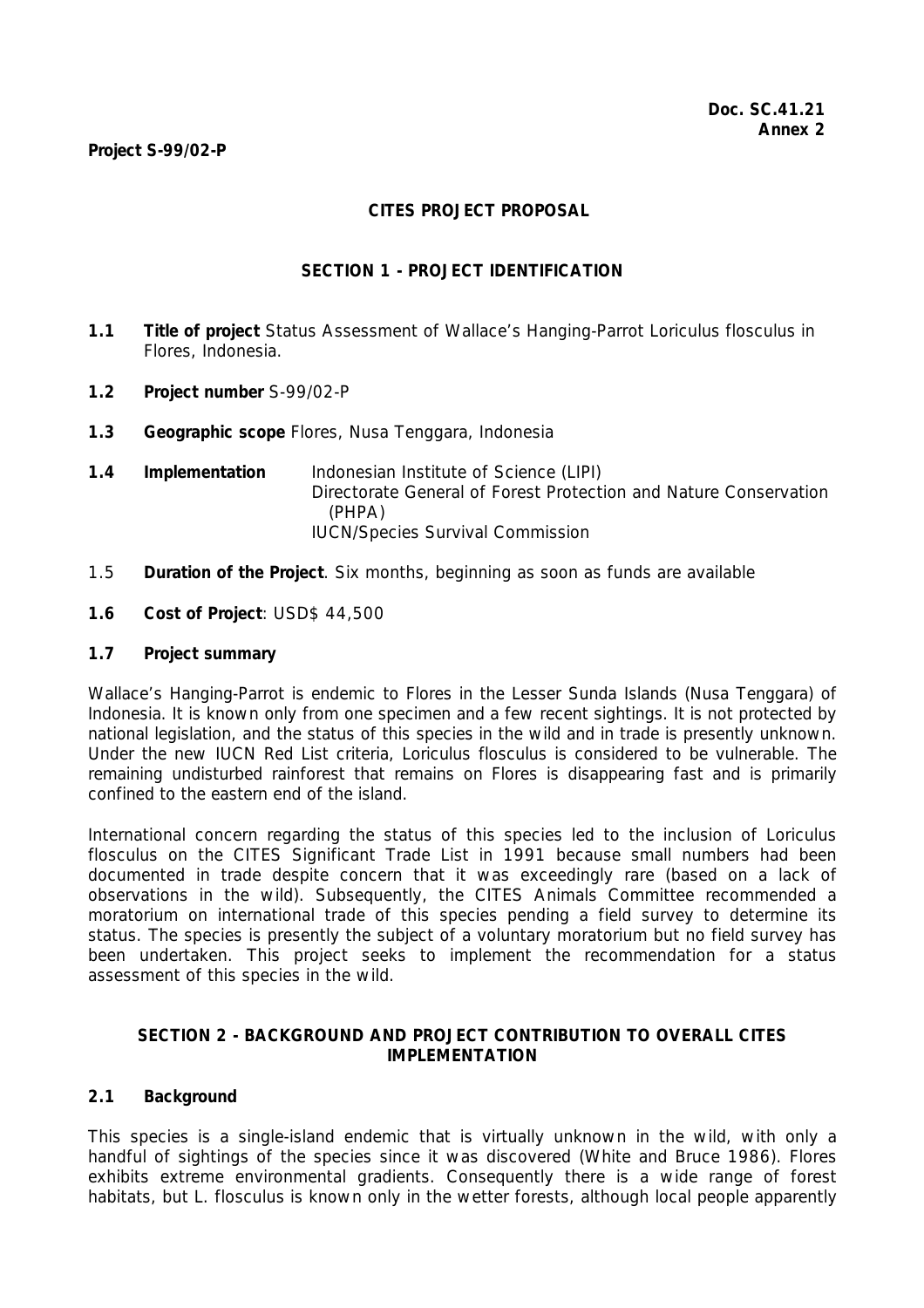claim that it also occurs in semi-deciduous forests in the western third of the island. The wet forest habitats that it is known to use are fast disappearing. Nevertheless, 70 live *Loriculus flosculus* were reported as exported by Indonesia in 1983 and 1984. However, there was no reported CITES trade between 1985 and 1990 for this species, and it was not recorded in an extensive survey of Indonesian bird markets throughout 1992. According to Edwards and Nash (1992) and S. Nash (*in litt.* to TRAFFIC International, 1993) capture quotas were set at 400 in 1987-1989; 700 in 1990; 500 in 1991. There was no quota for 1992, but a quota of 100 was set in 1993, despite zero quota recommendation from CITES Scientific Authority of Indonesia.

International concern regarding the status of *Loriculus flosculus* arose as a consequence of the scarcity of recent sightings of this species from the wild, the setting of quotas and the international trade reported to CITES. This led to the inclusion of this species on the CITES Significant Trade List in 1991. Subsequently, as a result of a detailed desk review of the status of the species (Anon. 1992), the Animals Committee of CITES recommended a moratorium on the international trade pending a field survey to accurately determine the status of the species. This was adopted as Resolution Conference 8.9. As stated above, a zero quota was set for export of this species in 1992 but not in 1993. The species is presently the subject of a voluntary export moratorium imposed by the Indonesian Government (H. Jenkins *in litt*. May 1996).

# **2.2 Project contribution to the overall implementation of CITES objectives**

This project will ascertain whether the population of *Loriculus flosculus* is sufficiently robust to allow sustainable trade, and if so, make recommendations relating to the level of capture and management of harvesters and harvesting practices. Other recommendations relating to its conservation and safeguarding of its habitat will also be made.

## **SECTION 3 - NEEDS AND RESULTS**

#### **3.1 Needs**

There is an urgent need to obtain data in order to ascertain whether the population of *Loriculus flosculus* is sufficiently robust to allow sustainable trade, and if so, make recommendations relating to the level of capture and management of harvesters and harvesting practices.

## **3.2 Results**

The result of this project will depend on the outcome of the status survey: it is likely that the project will result in recommendations relating to the setting of quotas for sustainable exploitation of the species.

## **3.3 Assumptions to achieve results**

Suitable counterparts available for training and implementation; Indonesian authorities provide adequate assistance to any external consultants to promptly obtain permits to initiate project and an exit visa to leave Indonesia. [Indonesian authorities will implement recommendations resulting from the study.]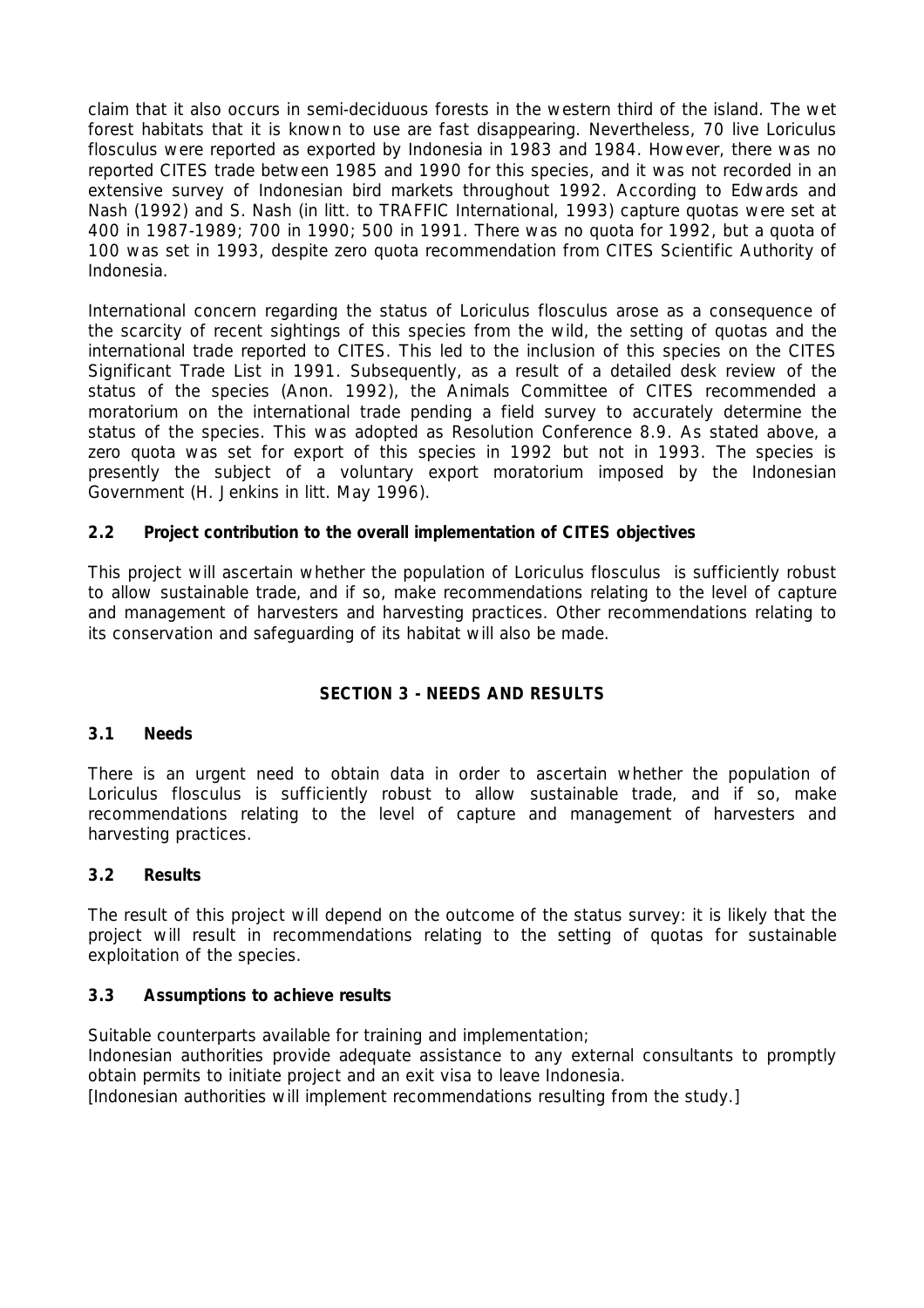#### **SECTION 4 - OUTPUT, ACTIVITIES, WORKPLAN AND TIMETABLE, BUDGET, FOLLOW UP**

## **4.1 Output**

A comprehensive report (in English and Indonesian) to the Indonesian Scientific and Management Authorities and CITES Secretariat regarding the status of *Loriculus flosculus,*  with an assessment of the effects of past and present trade.

## **4.2 Activities**

Field activities will take place on the island of Flores for a period of approximately three months, after an initial month of training. During this time, data will be collected on the distribution and status of the species in the wild, on the means of trapping, past and present trapping levels and trend in population size as judged by local people. Data on other psittacines that occur in similar habitats on Flores will also be collected.

 Field activities are timed to follow immediately a joint WWF/BirdLife project on Flores that aims to assess relative biodiversity values of different types of forest. This project will be provided with vegetation maps for all of Flores (based on 1996 Satellite imagery, donated by the East-West Centre) which will facilitate planning and project execution. It is anticipated that the project staff will collaborate with the WWF/BirdLife project and that some of their team may participate. The following objectives will determine field activities:

to assess the present status of *Loriculus flosculus* on Flores and to estimate maximum and minimum population sizes;

to establish the methodology, base line data and a framework for long-term monitoring of *Loriculus flosculus* populations;

to collect biological and ecological data on the species, particularly with regard to habitat preferences, diet, breeding and ranging behaviour;

to provide training to Indonesian field staff from relevant institutions and build up the capacity to implement recommendations relating to monitoring of population;

to assess whether there is any current harvest and trade in this species;

to provide recommendations for the management and conservation of *Loriculus flosculus* populations;

to provide information on the status of other endangered bird species on Flores, in particular those that are in trade or considered to be threatened.

## *Methodology*

The methodology will follow that used by Lambert (1992, 1997) in similar studies of psittacine species, relying primarily on Variable Circular Plot and/or transects and analysis of results with the programme DISTANCE. Due to the difficulties of detecting the hangingparrot, methodology may be modified. Interviews and observation will provide the basis for an analysis of the impact and level of present and past trade.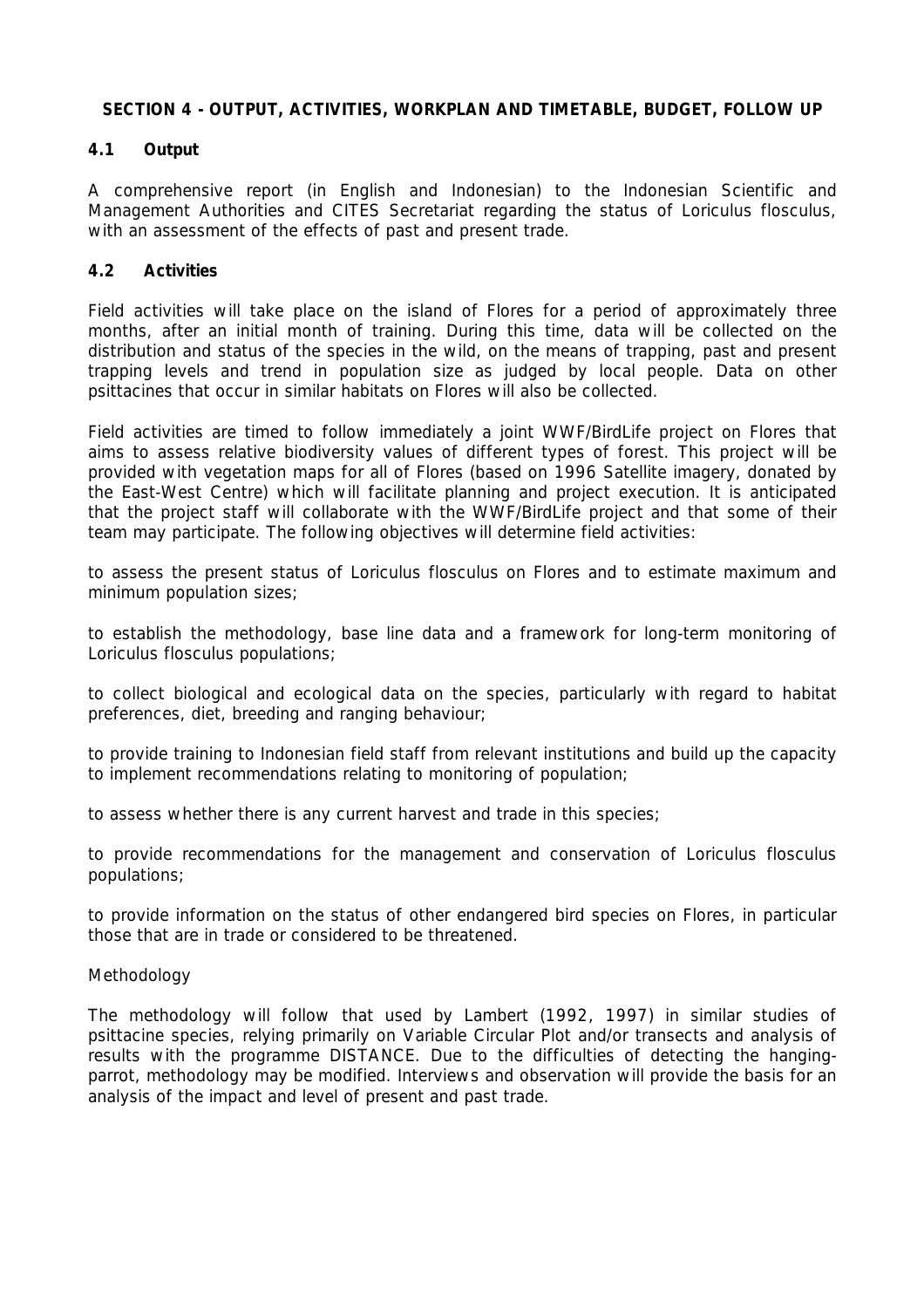# **4.3 Workplan and timetable**

 Processing necessary permits in Jakarta and Flores: 3 weeks Fieldwork (including training): 16 weeks Research and reporting: 4 weeks Amending report after peer review: 1 week Preparation of report for publication: 2 weeks

| 4.4  | <b>Budget</b>                                                                                        |            |
|------|------------------------------------------------------------------------------------------------------|------------|
| 10   | <b>Project Personnel</b>                                                                             | <b>USD</b> |
| 1100 | Project personnel                                                                                    |            |
|      | Salary, trainer (assumes 2 man months; responsible for training, data<br>analysis & report)          | 10,000     |
|      | Salary, Indonesian counterparts (PHPA/LIPI personnel)                                                | 3,000      |
|      | Field subsistence (all personnel under 1100)                                                         | 5,000      |
| 1200 | Consultants (Indonesian: responsible for data collection, with<br>counterparts)                      | 8,000      |
| 1300 | Administrative support personnel                                                                     | 1,500      |
| 1500 | Travel on official business (includes vehicle hire on Flores, international<br>and domestic flights) | 6,000      |
| 40   | <b>Equipment and Premises</b>                                                                        |            |
| 4100 | Expendable equipment                                                                                 | 3,000      |
| 50   | <b>Miscellaneous</b>                                                                                 |            |
| 5100 | Operation and maintenance of equipment (includes repair and<br>insurance of equipment)               | 500        |
| 5200 | Reporting cost (Includes translation, review, printing, distribution)                                | 3,500      |
| 5300 | Sundry (Miscellaneous costs including visas, permits, over-runs, etc.)                               | 4000       |
|      | <b>TOTAL</b>                                                                                         | 44,500     |

# **4.5 Cash advance requirements**

All funds for fieldwork are needed in advance of project implementation. Funds for publication and distribution of the final report, and final installments of consultant fees can be held back until completion of all tasks in terms-of reference and publication of final report.

## 4.6 **Follow up**

Report should be distributed for peer review and subsequently submitted to CITES Animals Committee. PHPA and LIPI are responsible for considering recommendations made by the project and implementing those that are agreed to be important.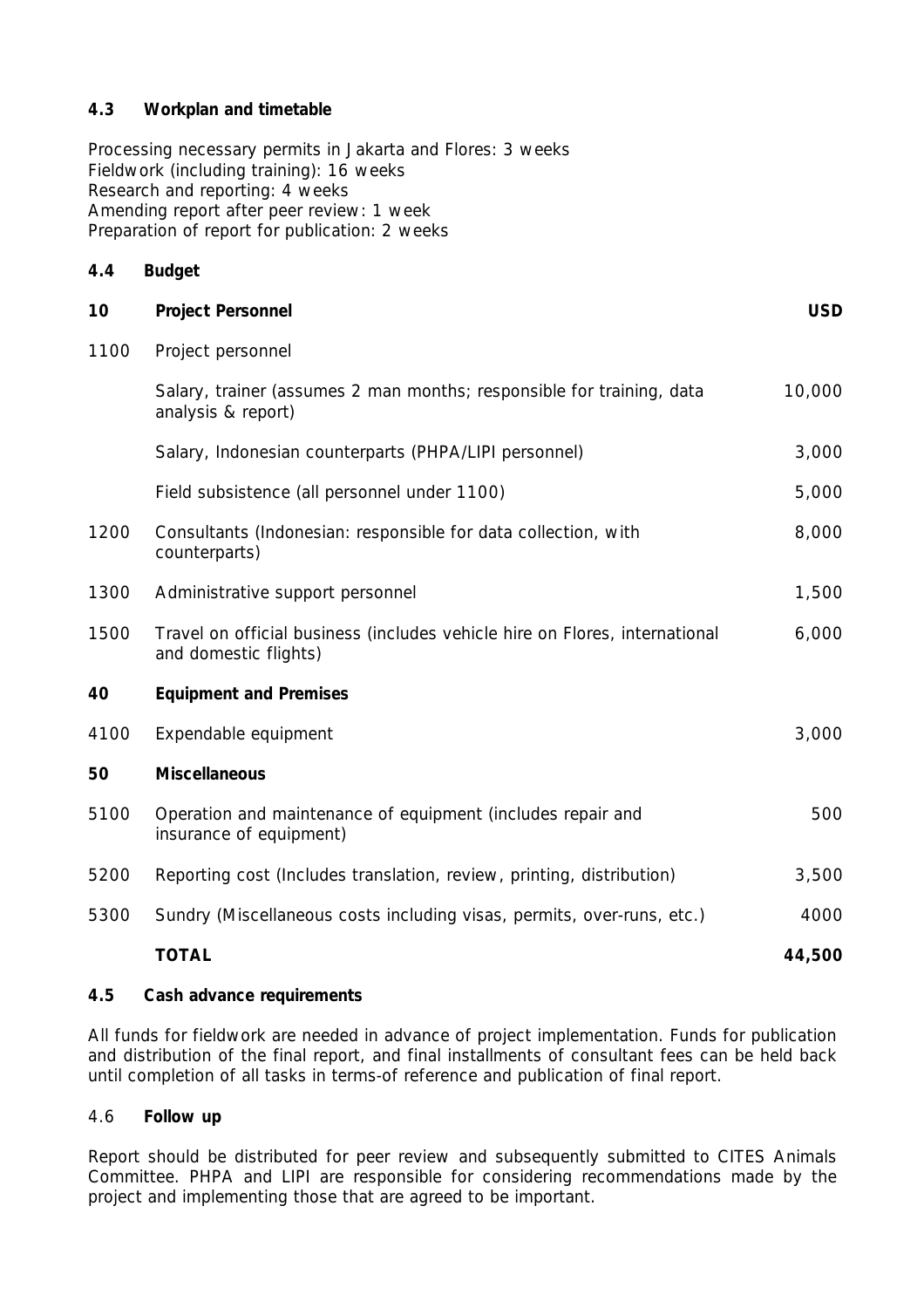## **SECTION 5 - INSTITUTIONAL FRAMEWORK AND EVALUATION**

#### **5.1 Institutional Framework**

This project will be implemented by consultants approved by the CITES Scientific Authority of Indonesia. Fieldwork will involve staff of the CITES Management Authority. IUCN can provide consultants if requested, as well as training and project evaluation.

#### **5.2 Evaluation**

Evaluation of the research findings and conclusions will be made during peer review process.

## **SECTION 6 - MONITORING AND REPORTING**

- 6.1 **Progress reports** Project duration is considered too short to necessitate progress reports.
- 6.2 **Terminal reports** Final report to be completed within three months of completion of field work.
- 6.3 **Financial reports** Interim report due within two weeks of completion of field work. Financial report due within two weeks of publication of final report. In addition, work carried out in the field should be monitored and evaluated by IUCN.

#### 6.4 **Terms and Conditions**

 **6.4.1 Non-expendable equipment** Equipment purchased by the project is to be donated to counterpart organizations after the project with the provision that it be made available to future CITES projects.

 **6.4.2 Responsibility for cost overruns** LIPI (CITES Scientific Authority) have requested that this section be deleted from the proposal.